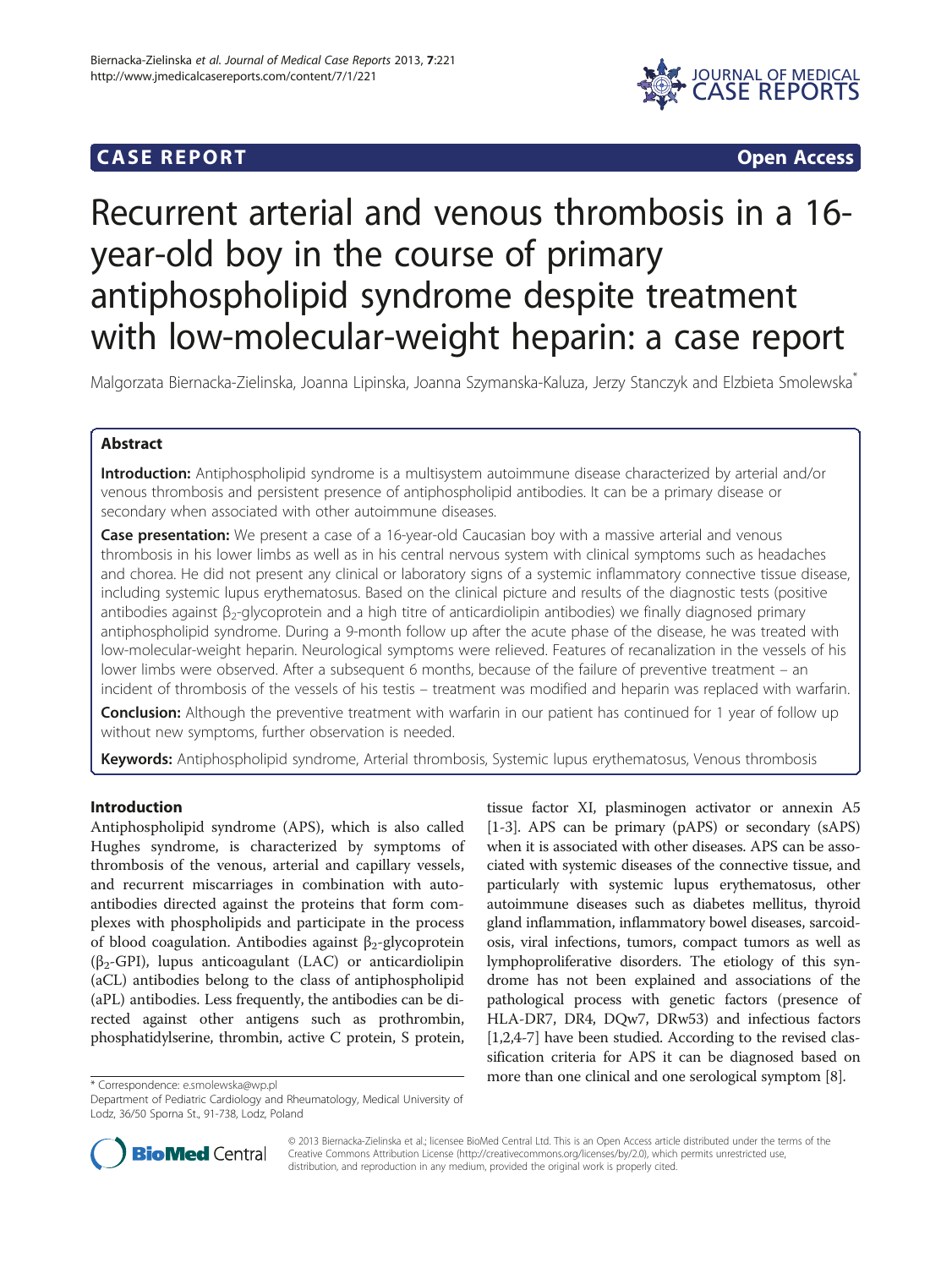The antibodies can disturb the results of *in vitro* coagulation tests, such as activated partial thromboplastin time (APTT), kaolin time or prothrombin time, which depend on anionic phospholipids. However, the above antibodies are not detected in approximately 10% to 15% of patients with typical APS symptoms (seronegative APS), which can occur during episodes of vascular occlusion, probably due to binding antibodies in the tissues [[8,9\]](#page-4-0). Clinically, thrombosis most commonly affects the veins of the lower limbs and is often associated with pulmonary thrombosis and hypertension. Arterial thrombosis commonly involves brain vessels, particularly in young people (infarcts, migraine headaches, seizures, disturbances of cognitive functions); it can also involve the coronary arteries or result in renal vein thrombosis. Thrombocytopenia belongs to the most common hematological manifestations of APS [\[10-](#page-4-0)[17](#page-5-0)].

## Case presentation

A 16-year-old, healthy Caucasian boy, physically active and practicing sports, began suddenly complaining of a sharp pain in his left lower limb, which worsened while walking. The enlarged circumference, reddening and increased temperature of his left lower limb was observed as well. His history revealed that pain in his lower limbs and heels, marked fatigue and limited physical activity occurred as early as 2 weeks before the examination. Initially, he was hospitalized at the Department of Pediatric Surgery in a district hospital and deep vein thrombosis in his femoral vein up to approximately 10cm above the knee joint space was diagnosed. The results of laboratory tests revealed prolonged APTT: 64.7seconds. The remaining coagulation parameters including D-dimers were normal. The patient was administered lowmolecular-weight (LMW) heparin (enoxaparin 40mg daily), diosmin, and compression therapy. Following discharge from the district hospital, he was admitted to the Department of Children Surgery and Oncology 12

days later, due to increasing lower limb edema and pain; femoral vein thrombosis in his left lower limb was confirmed. The results of laboratory tests showed markedly prolonged APTT, up to values that could not be determined by laboratory methods, and an increased level of C-reactive protein (Table 1). An intravenous antibiotic was applied (amoxicillin-clavulanate) and the dose of LMW heparin was increased (dalteparin 60mg daily). Compression therapy was continued. However, no clinical improvement was observed in his left lower limb after a month's therapy; pain in his right foot occurred and his right foot was found to be colder. In addition, no improvement in his left lower limb was observed in a Doppler sonographic examination. On the right side, a two-phase blood flow with slightly weaker pulsation at the level of the adductor canal and the popliteal artery was found in his common femoral artery as well as in superficial and deep femoral arteries. Approximately 12cm to 13cm below the knee joint space, blood flow was growing weaker in his tibial arterial trunks and changed into one-phase flow, with medium pulsation. Peripherally, further deficiency of pulsation was noted in the posterior tibial artery (it was one-phase and characterized by low pulsation); no flow was detected in the right anterior tibial artery. Considering the course of the disease with venal and arterial thrombosis, a suggestion of an autoimmune disease was put forward. The patient was admitted to the Department of Pediatric Neurology 7 days later because of the occurrence of involuntary movements of his upper and lower left limbs as well as the left part of his face. Involuntary movements of the kind of hemilateral chorea involving his upper left limb were observed. A Doppler examination of his lower limbs was performed again and signs of deep vein thrombosis were found. The thrombotic process involved the femoral vein from the level of approximately 7cm below the peripheral ostium of the vena saphena magna (VSM), the popliteal

| Table 1 Results of laboratory tests performed during the consecutive hospital stays and follow up |  |  |
|---------------------------------------------------------------------------------------------------|--|--|
|---------------------------------------------------------------------------------------------------|--|--|

| Date of<br>test       | Hgb<br>g/dL | Hct<br>% | <b>WBC</b><br>g/L | <b>Platelets</b><br>mm <sup>3</sup> | <b>CRP</b><br>mq/L | <b>APTT</b><br>seconds (N/<br>$27 - 41$ | PT index %<br>$(N/80-120)$ | PT time<br>seconds (N/<br>$11 - 15$ | D-dimers ug/<br>mL (N < 0.5) | INR $(N/$<br>$0.8 - 1.2$ | Fibrinogen mg/<br>dL (N/200-400) |
|-----------------------|-------------|----------|-------------------|-------------------------------------|--------------------|-----------------------------------------|----------------------------|-------------------------------------|------------------------------|--------------------------|----------------------------------|
| February<br>28 2011   | 13.8        | 40.0     | 9.6               | 131.000                             | 4.54               | 64.7                                    | 94.6                       | 14.1                                | 0.33                         | $\sim$                   | ٠                                |
| March 10<br>2011      | 14.4        | 43.2     | 5.6               | 145.000                             | 6.1                | Markedly<br>prolonged*                  | $\overline{\phantom{a}}$   | 14.1                                | 0.33                         | 1.0                      | 312.0                            |
| May 16<br>2011        | 14.6        | 41.6     | 5.1               | 169.000                             | 2.1                | 161.0                                   | 70.27                      | 15.7                                | 0.19                         | 1.12                     | 301.27                           |
|                       |             |          |                   |                                     |                    |                                         | Follow up                  |                                     |                              |                          |                                  |
| <b>Jun 22</b><br>2012 | 14.9        | 43.1     | 4.8               | 202.000                             | 0.7                | 82.7                                    | $\overline{\phantom{a}}$   | 18.2                                | 1.21                         | 1.76                     | 332.0                            |

Abbreviations: APTT activated partial thromboplastin time, CRP C-reactive protein, Hct hematocrit, Hgb hemoglobin, INR international normalized ratio, N normal range, PT prothrombin, WBC white blood cells.

\* up to values that could not be determined by laboratory methods.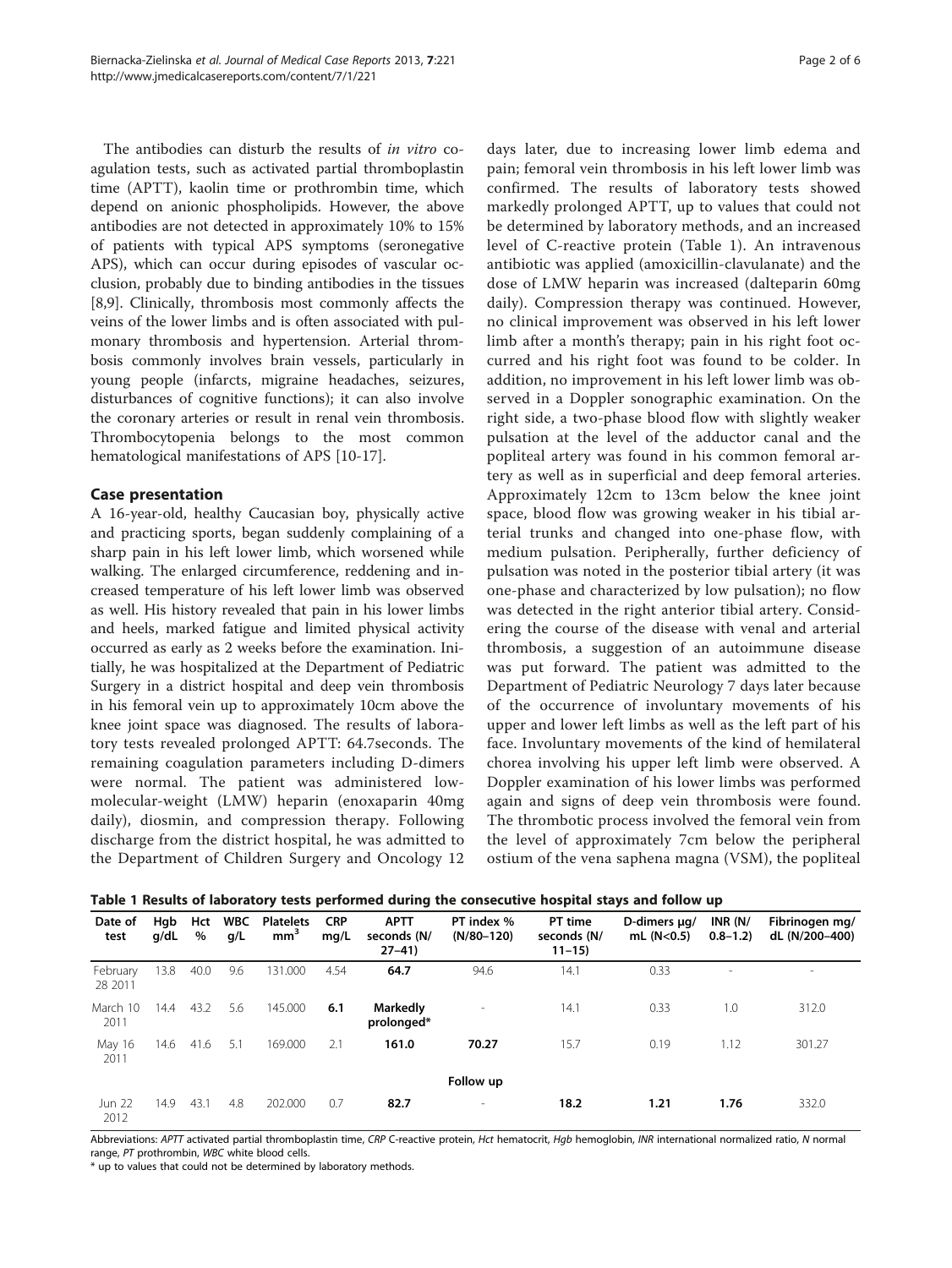vein and the proximal parts of the 3cm- to 5cm-long left lower limb veins. The lumen of the veins was totally filled with thrombi, which were 10mm to 11mm thick. The thrombi were partially organized. No signs of vessel recanalization were found. Thrombosis was not recognized in the superficial veins. The flow from the limb was via the patent VSM and the iliac vein (Figures 1 and [2\)](#page-3-0).

Both the deep and superficial venous vessels of his right lower limb were permeable and without parietal clots. The vessels were smooth and reacted properly to pressure. The flow in cervical vessels was assessed as well and it was found normal in the common internal and external carotid arteries. The echocardiography revealed normal structure and function of the heart. Due to persistent neurological symptoms computed tomography of the patient's head was performed. Based on the results, thrombosis of the left sigmoid sinus was suspected.

Magnetic resonance angiography was performed in order to verify the suspected lesions. However, the examination did not confirm thrombosis in the left sigmoid sinus. The suspicion of thrombosis of the internal carotid vein at the level of the skull base was put forward.

The boy was admitted to the Department of Pediatric Cardiology and Rheumatology for the purpose of performing further diagnostic studies. Analysis of the previous diagnostic findings was made and the diagnostic process was broadened according to the suspicion of a systemic inflammatory connective tissue disease.

In order to exclude a systemic connective tissue disease including systemic lupus erythematosus, a number of immunological tests were performed (rheumatoid factor, lupus erythematosus cell test, antinuclear antibodies,

anti-neutrophil cytoplasmic antibodies), however, the results were negative. In addition, while searching for the causes of thrombosis, C protein, S protein and homocysteine concentrations were determined and were found to be within the normal range. No mutation of the allele of the gene factor V 1691 G-A (V Leiden) was observed. The patient was GG homozygote (normal sequence). No mutation in the prothrombin gene allele was found either. In both tests his deoxyribonucleic acid was isolated using the commercial kit (CHEMAGEN). The G20210A mutation in the prothrombin gene was detected using the restriction fragment length polymorphism (RFLP) method with the HINDIII enzyme (Fermentas). The mutation in the factor V Leiden was determined using the RFLP method with MNLL enzyme (Fermentas). Because of the fact that thrombosis occurring in the course of the APS was suspected, appropriate diagnostic procedures were performed. The obtained results are presented in Table [2.](#page-3-0)

Markedly increased levels of aCL and positive results for the anti- $\beta_2$ -GPI were noted twice. The patient did not present any sign, except chorea, suggestive of lupus erythematosus or any other systemic inflammatory connective tissue disease. Despite negative LAC, pAPS was diagnosed. He was treated with LMW heparin (dalteparin 15,000IU daily), acetylsalicylic acid at a dose of 75mg daily and risperidone, according to the neurologist's suggestion. After 9 months of therapy, he remained in a good general condition, and no signs of chorea were observed. However, he complained of insomnia, troubles with memorizing and low mental concentration. Recanalization at the level of the left subpopliteal vein was observed, however, the superficial femoral vein from the level of approximately

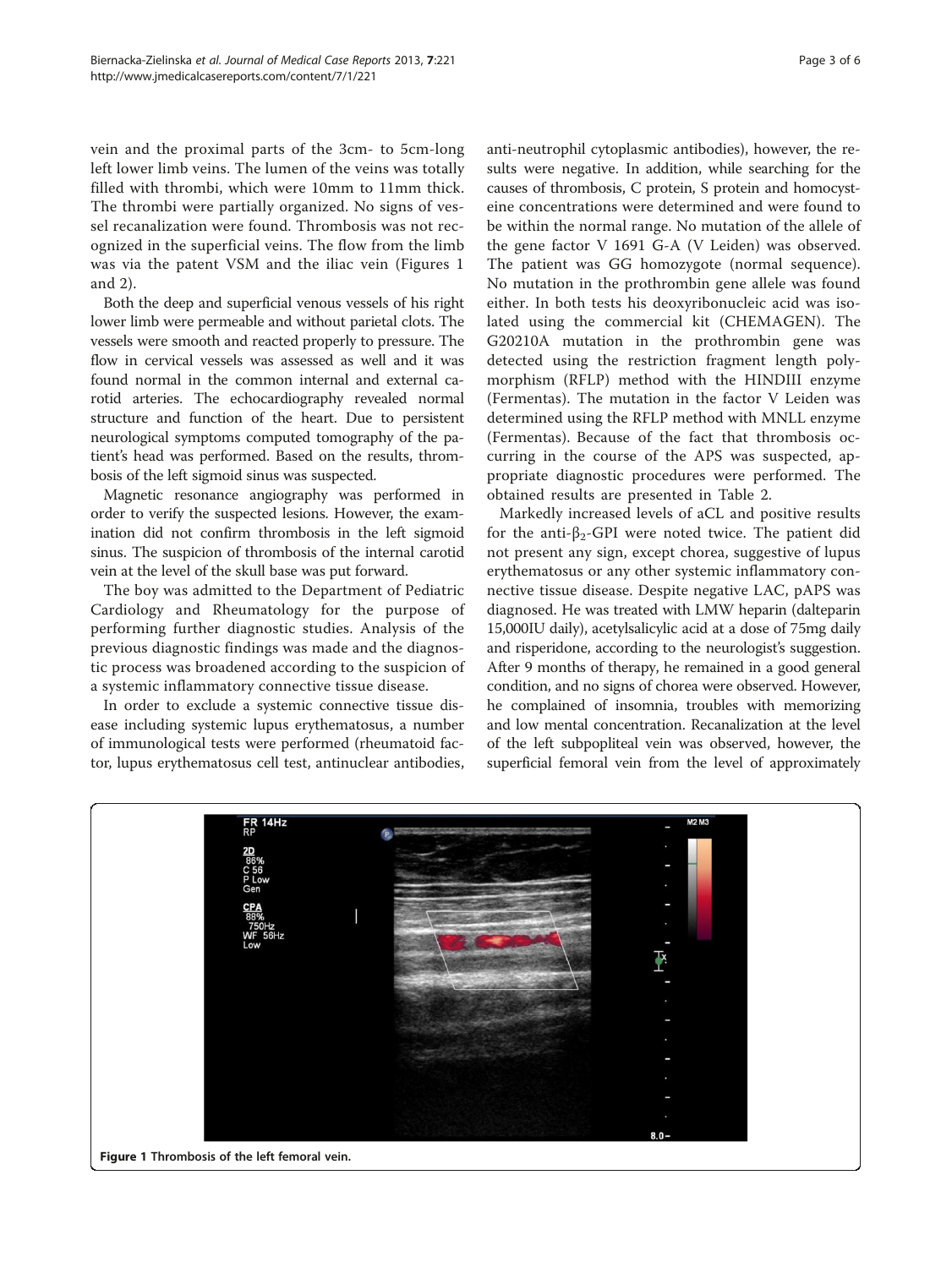<span id="page-3-0"></span>

6cm of the saphenous vein orifice to the popliteal vein was still filled with clots and no flow was observed. Similarly, a hyperechogenic thrombus was visualized in the distal part of the internal left carotid vein.

He was admitted to the hospital 6 months later due to painful testis edema. Ultrasonography confirmed another episode of venous thrombosis. The treatment was modified and LMW heparin was replaced with warfarin at the alternated dose of 5mg and 7.5mg every second day under international normalized ratio control. After 1.5 years of follow up the therapy with warfarin continues and he has no clinical symptoms.

## **Discussion**

APS has been considered the most frequent autoimmune thrombotic state in children. Despite a lot of unknown data, it has been quite well described in terms of clinical and laboratory characteristics [\[2,10,11\]](#page-4-0). However, there are scarce reports concerning this disease in young patients. Ravelli and Martini analyzed 50 cases of pediatric

APS and concluded that the course of the disease in children was similar to adults with chorea and jugular vein thrombosis being recognized more frequently in children, which also occurred in our case [[14](#page-5-0)]. Primary APS is very rare in pediatrics. The onset of the disease before the age of 15 has been estimated to occur in only 2.8% of cases. The occurrence of sAPS in children in the course of systemic lupus erythematosus is more frequent and accounts for 9% to 14% of cases [\[1-3,7](#page-4-0)].

The current criteria for adults are also applicable for children but are not fully useful. Obstetric problems, atherosclerosis or the use of contraceptives do not relate to young patients. However, symptoms that are frequent in adults but observable also in children such as livedo reticularis, thrombocytopenia and chorea are not included in the criteria [[8,10\]](#page-4-0). One of the indications to extend the immune system evaluation was chorea that occurred in our patient. The Ped-APS Registry, a collaborative project from the European Forum on Antiphospholipid Antibodies and the Juvenile Systemic

Table 2 Results of laboratory tests for diagnosing antiphospholipid syndrome

| Date of test  | LAC       | aCL IgM (U/mL) | aCL IgG (U/mL) | $\beta_{2}$ -GPI IgM (SMU) | $\beta_{2}$ -GPI IgG (SGU) |
|---------------|-----------|----------------|----------------|----------------------------|----------------------------|
| March 22 2011 | <b>No</b> | 31.14          | 120.0          | Not determined             | Not determined             |
|               |           | N<12           | N<12           |                            |                            |
| May 6 2011    | No        | 25.86          | 14.25          | 14.25                      | 107.40                     |
|               |           | N<12           | $N(0-20)$      | $N(0-20)$                  | $N(0-200)$                 |
|               |           |                | Follow up      |                            |                            |
| June 22 2012  | 2.35      | 0.169          | 0.072          | Not determined             | Not determined             |
|               | N < 1.2   | N < 0.109      | N < 0.156      |                            |                            |

Abbreviations: aCL anticardiolipin, GPI glycoprotein, Ig immunoglobulin, LAC lupus anticoagulant, N normal range.

SMU and SGU are the standard units for IgM and IgG antibodies anti- β2GPI (antibodies to β2 glycoprotein) using ELISA method.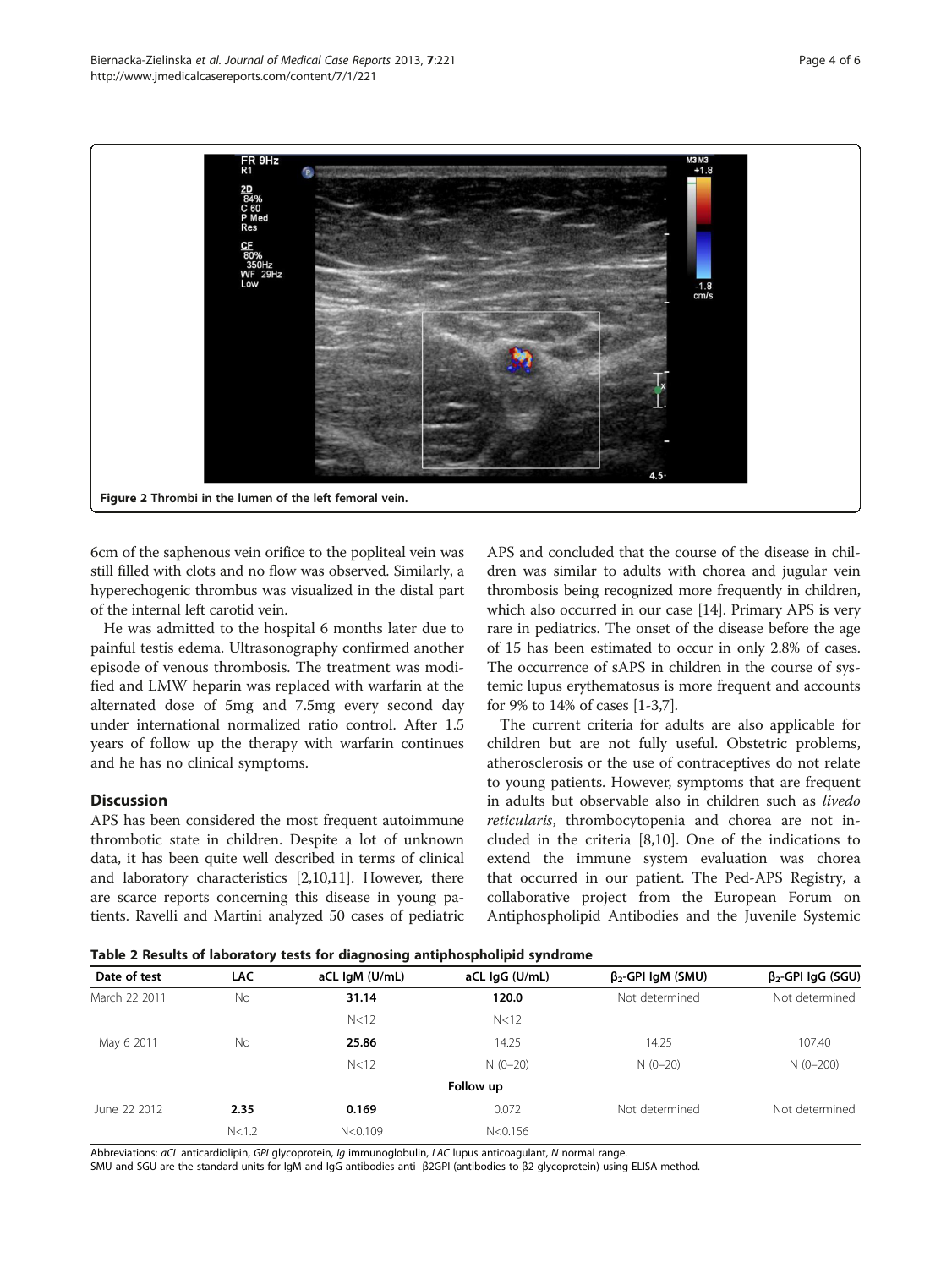<span id="page-4-0"></span>Lupus Erythematosus Working Group of the Pediatric Rheumatology European Society, gathers data on APS in children [11].

A low level of aPL and anti- $\beta_2$ -GPI is found in 7% to 11% of healthy children. A slightly increased level of  $β_2$ -GPI is observed in children with atopic dermatitis and juvenile idiopathic arthritis. A correlation between an increased level of aCL and previous bacterial or viral infections or vaccination has been proven [4]. In the case of our patient, levels of both aCL antibodies and anti-β2- GPI were determined twice and found to be significantly increased. Despite negative LAC and normal D-dimers pAPS was diagnosed, and after a year of follow up the patient's LAC was positive and his D-dimers were elevated (Table [2\)](#page-3-0) [[12\]](#page-5-0).

The manifestation of APS in children is similar to adults with primary and secondary syndromes. The main syndrome is thrombosis of veins or arteries. The thrombosis episode may be spontaneous or provoked by an injury, operation, venous stasis, use of contraceptive drugs and so on. In our patient the first incidence of thrombosis occurred after a strenuous march. Despite treatment with heparin, arterial thrombosis in his other limb occurred after a short period of time. LMW heparin is an efficient and safe alternative to standard anticoagulation therapy with unfractionated heparin and oral anticoagulants for both treatment and prevention of thromboembolic events in children of varying ages and underlying disorders. Anticoagulation with heparin followed by oral anticoagulants is a standard treatment in the event of an acute venous or arterial thrombosis. However, in infants and young children resistance to anticoagulation with heparin and vitamin K antagonists, for example warfarin, is sometimes observed, and doses of heparin and LMW heparin higher than those for adults are required to achieve the same anticoagulant effect [2[,13](#page-5-0)].

In children, symptoms concerning inferior and superior vena cava, liver vessels (Budd–Chiari syndrome), heart, kidneys and skin are recognized less frequently than in adults but we did not observe them in our patient.

However, neurological complications such as chorea, migraines, increase of intracranial pressure, psychoses, depression, epilepsy, Guillain–Barré syndrome, transverse damage of the medulla and optic nerve inflammation occur relatively frequently in children. Our patient reported headache, involuntary movements of his face and his lower limb during the formation of thrombus in his jugular vein.

Italian researchers conducted a retrospective study concerning 14 children with pAPS. They found that arterial and venous thrombosis occurred more frequently in children than in adults and in a greater number of males in the studied group. The most frequent common symptom was venous thrombosis of lower limb, profound veins and symptoms from the central nervous system. In four cases the children developed symptoms of systemic lupus or Hodgkin's lymphoma [[14,17\]](#page-5-0).

## Conclusions

The case of pAPS we described in a 16-year-old boy is a relatively rare example of this disease in children and adolescents. However, sAPS is diagnosed more and more frequently. Further observation of vascular lesions and possible new clinical symptoms seems necessary in our patient because of the relatively short course of the disease.

## Consent

Written informed consent was obtained from the patient's legal guardian for publication of this case report and any accompanying images. A copy of the written consent is available for review by the Editor-in-Chief of this journal.

#### Competing interests

The authors declare that they have no conflict of interest.

## Authors' contributions

All authors analyzed and interpreted the patient data and contributed in writing the manuscript. All authors read and approved the final manuscript.

#### Acknowledgments

This paper was partially supported by the grant No 502-03/8-000-01/502-64- 055 from Medical University of Lodz, Poland

#### Received: 29 May 2013 Accepted: 25 July 2013 Published: 23 August 2013

#### References

- 1. Myones BL: Update on antiphospholipid syndrome in children. Curr Rheumatol Rep 2011, 13:86–89.
- 2. Hunt BJ: Pediatric antiphospholipid antibodies and antiphospholipid syndrome. Semin Thromb Hemost 2008, 34:274–281.
- 3. Avcin T: Antiphospholipid syndrome in children. Curr Opin Rheumatol 2008, 20:595–600.
- 4. Rigante D, Gaspari S, Bersani G, Stabile A: Antiphospholipid syndrome: clinical spectrum and therapeutical/prophylactic strategies in the pediatric population. Eur Rev Med Pharmacol Sci 2008, 12:47-53.
- 5. Cimaz R, Descloux E: Pediatric antiphospholipid syndrome. Rheum Dis Clin North Am 2006, 32:553–573.
- 6. Levine JS, Branch DW, Rauch J: The antiphospholipid syndrome. N Engl J Med 2002, 347:145–146.
- 7. Biggioggero M, Meroni PL: The geoepidemiology of the antiphospholipid antibody syndrome. Autoimmun Rev 2010, 9(5):A299–A304.
- 8. Miyakis S, Lockshin MD, Atsumi T, Branch DW, Brey RL, Cervera R, Derksen RH, de Groot PG, Koike T, Meroni PL, Reber G, Shoenfeld Y, Vlachoyiannopoulos PG, Krilis SA: International consensus statement on an update of the classification criteria for definite antiphospholipid syndrome (APS). J Thromb Haemost 2006, 4:295-306.
- 9. Cervera R, Tektonidou MG, Espinosa G, Cabral AR, González EB, Erkan D, Vadya S, Adrogué HE, Solomon M, Zandman-Goddard G, Shoenfeld Y: Task Force on Catastrophic Antiphospholipid Syndrome (APS) and Noncriteria APS Manifestations (II): thrombocytopenia and skin manifestations. Lupus 2011, 20(2):174–181.
- 10. Avcin T, Silverman ED: Antiphospholipid antibodies in pediatric systemic lupus erythematosus and the antiphospholipid syndrome. Lupus 2007, 16(8):627–633.
- 11. Avcin T, Cimaz R, Silverman ED, Cervera R, Gattorno M, Garay S, Berkun Y, Sztajnbok FR, Silva CA, Campos LM, Saad-Magalhaes C, Rigante D, Ravelli A,